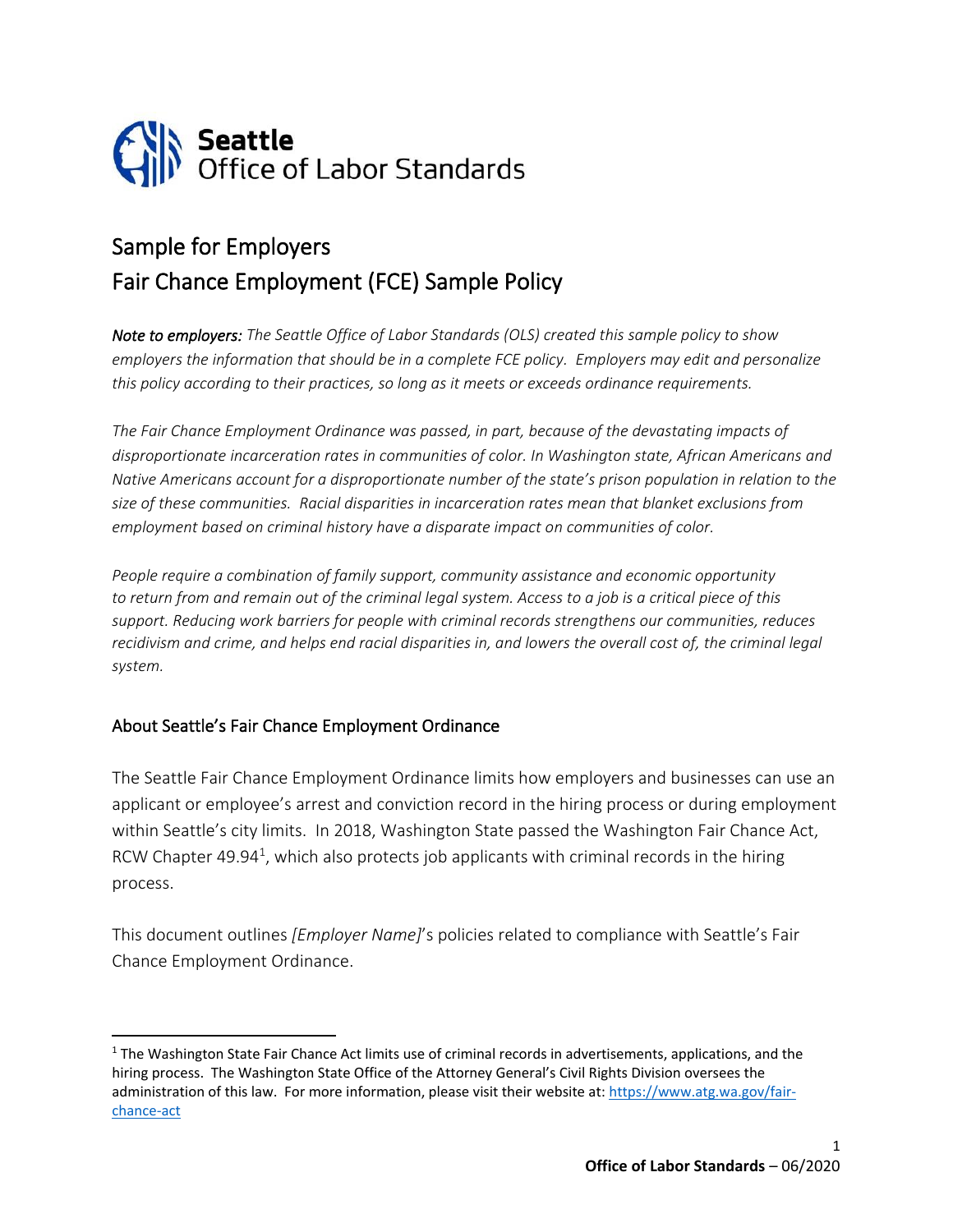## Fair Chance Employment Policy

*[Employer Name]* is committed to complying with [Seattle's Fair Chance Employment Ordinance,](https://library.municode.com/wa/seattle/codes/municipal_code?nodeId=TIT14HURI_CH14.17THUSCRHIEMDE)  [Seattle Municipal Code \(SMC\) 14.17](https://library.municode.com/wa/seattle/codes/municipal_code?nodeId=TIT14HURI_CH14.17THUSCRHIEMDE) and [Washington State's Fair Chance Act, RCW 49.94](https://app.leg.wa.gov/RCW/default.aspx?cite=49.94).

*[Employer Name]* will not post a job advertisement or implement a policy or practice in a way that excludes people with an arrest or conviction record.

*[Employer Name]* will not ask or request information about an applicant's criminal history before conducting an initial screening to determine whether the applicant meets the minimum qualifications of the job. Any subsequent inquiry into the applicant's criminal history will be conducted in accordance with Seattle's Fair Chance Employment Ordinance. All applicants will be considered regardless of their criminal history.

*[Employer Name]* will only make an employment decision based on a conviction record, pending criminal charge, or conduct relating to an arrest if it determines that it has a legitimate business reason to do so.

To have a legitimate business reason, *[Employer Name]* will have a good faith belief that the nature of the conduct underlying the conviction or pending criminal charge:

- 1. Will have a negative impact on the employee's or applicant's fitness or ability to perform the position sought or held, or
- 2. Will harm or cause injury to people, property, business reputation, or business assets.

*[Employer Name]* will also consider the following factors in that determination:

- 1. The seriousness of the underlying criminal conviction;
- 2. The number and types of convictions;
- 3. The time that has elapsed since the conviction or pending criminal charge, excluding periods of incarceration;
- 4. Any verifiable information related to the individual's rehabilitation or good conduct, provided by the individual;
- 5. The specific duties and responsibilities of the position sought or held; and
- 6. The place and manner in which the position will be performed.

If *[Employer Name]* determines that it has a legitimate business reason for making an employment decision based solely on a criminal conviction record, pending criminal charge, or conduct relating to an arrest, *[Employer Name]* will next identify the record(s) or information on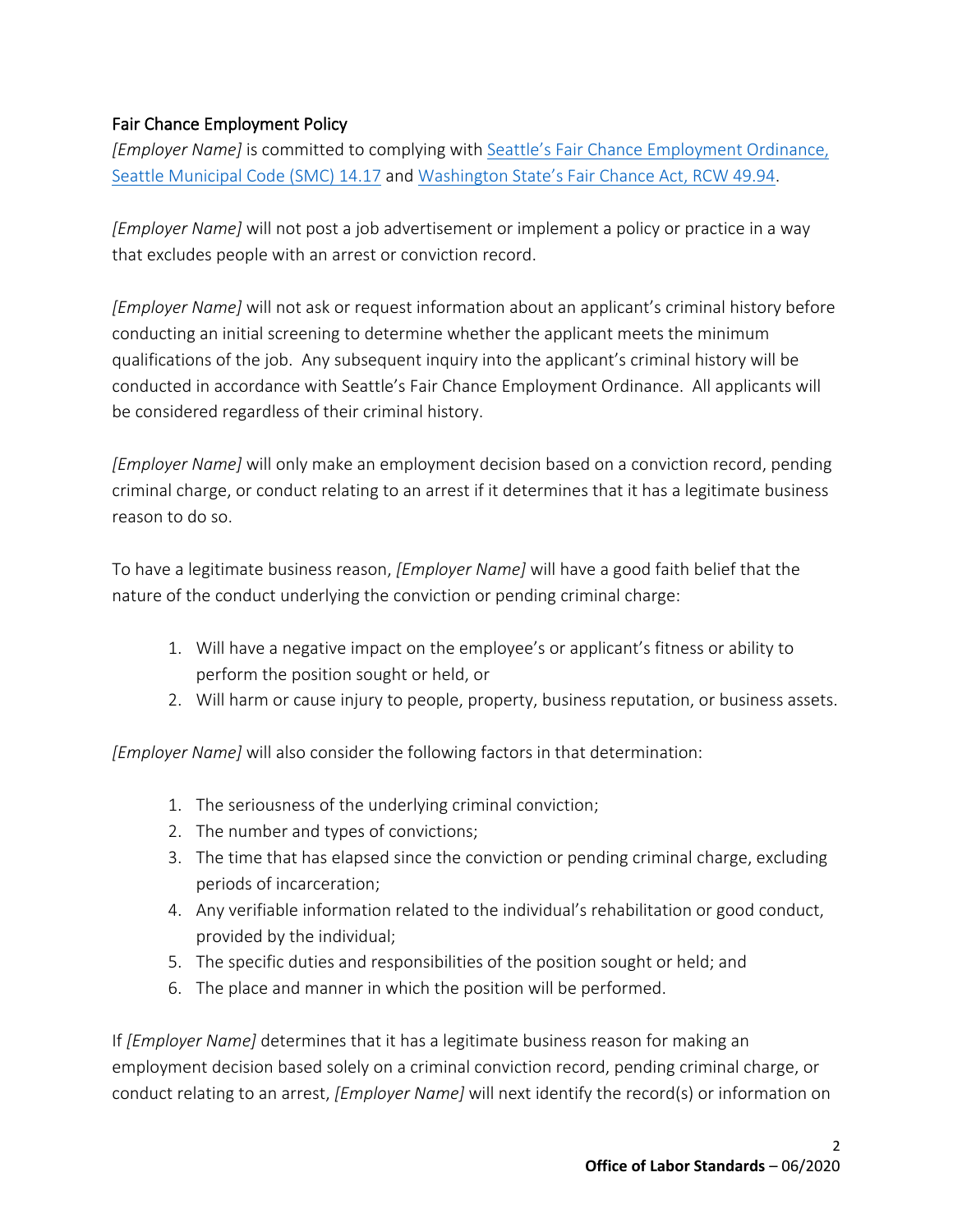which it is relying to the individual and give the individual a *reasonable opportunity* to explain or correct that information, including the opportunity to provide verifiable information related to the individual's rehabilitation or good conduct. *[Employer Name]* will hold the position open for at least two (2) [*insert day if internal policy is longer*] days after notifying the individual of their intent to make an adverse decision and will follow these steps to provide the individual a reasonable opportunity to explain or correct that information:

- 1. Inform the applicant or employee of the records or information on which the employer will rely, including the entire results of the background check;
- 2. Explain to the applicant or employee on which part(s) of the records or information the employer is relying;
- 3. Give the applicant or employee a fair chance to review the records or information;
- 4. Provide the applicant or employee with the name, address and telephone number of the outside agency that supplied the report;
- 5. Provide notice to the applicant or employee of the individual's right to dispute the accuracy or completeness of any records or information the agency furnished;
- 6. Give the applicant or employee an opportunity to provide accurate records or information if the applicant or employee responds that the records or information are inaccurate; and
- 7. Give the applicant or employee an opportunity to provide an explanation as to the individual record or information on which the employer is relying as well as verifiable information related to the individual's rehabilitation or good conduct.

Verifiable information includes any information with respect to the applicant's rehabilitation or good conduct, such as:

- 1. A written or oral statement from the applicant or employee;
- 2. A written or oral statement from a member of the judiciary or law enforcement, parole or probation officer or person who provides similar services;
- 3. A written or oral statement from a member of the clergy, counselor, therapist, social worker, community or volunteer organization or person or institution who provides similar services;
- 4. A certificate of rehabilitation;
- 5. A certificate of completion or enrollment in an educational or vocational training program, including apprenticeships programs;
- 6. A certificate of completion or enrollment in a drug or alcohol treatment program;
- 7. A certificate of completion or enrollment in a rehabilitation program.